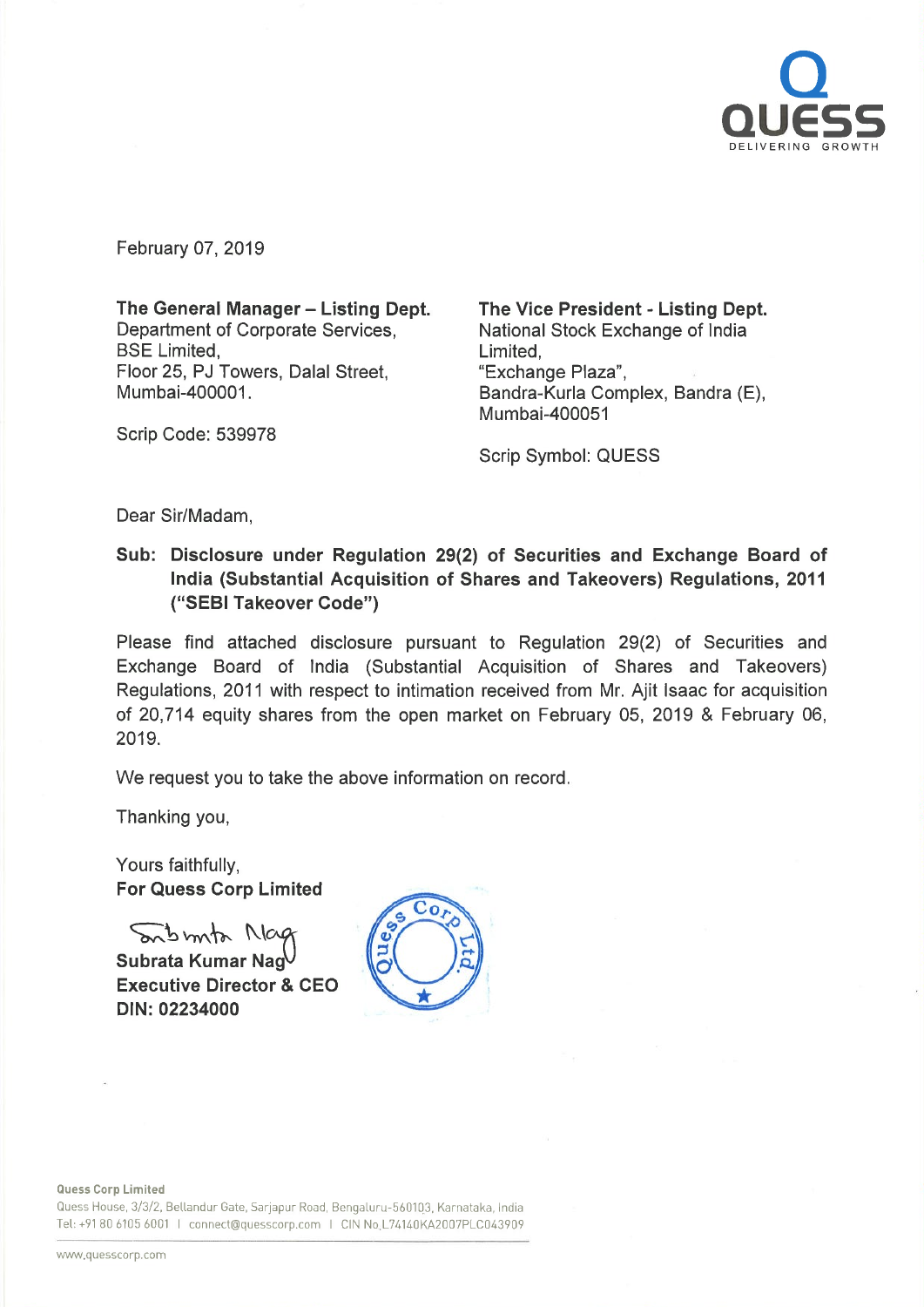February 07, 2019

## The General Manager -Listing Dept.

Department of Corporate Services, BSE Limited, Floor 25, PJ Towers, Dalal Street, Mumbai-400001.

The Vice President - Listing Dept. National Stock Exchange of India Limited, "Exchange Plaza", Bandra-Kurla Complex, Bandra (E), Mumbai-400051

The Compliance Officer Quess Corp Limited 3/3/2, Bellandur Gate, Sarjapur Main Road, Bengaluru- 560103

Scrip Code: 539978

Scrip Symbol: QUESS

## Dear Sir/Madam,

Sub: Disclosure under Regulation 29(2) of Securities and Exchange Board of India (Substantial Acquisition of Shares and Takeovers) Regulations, 2011 ("SEBI Takeover Code")

Please find attached the disclosures which are required to be made under Regulation 29(2) of Securities and Exchange Board of India (Substantial Acquisition of Shares and Takeovers) Regulations, 2011, with respect to acquisition of 20,714 equity shares from open market on February 05, 2019 & February 06, 2019.

You are requested to take note of the same on your records.

Thanking you,

Yours faithfully,

Ajit Abraham Isaac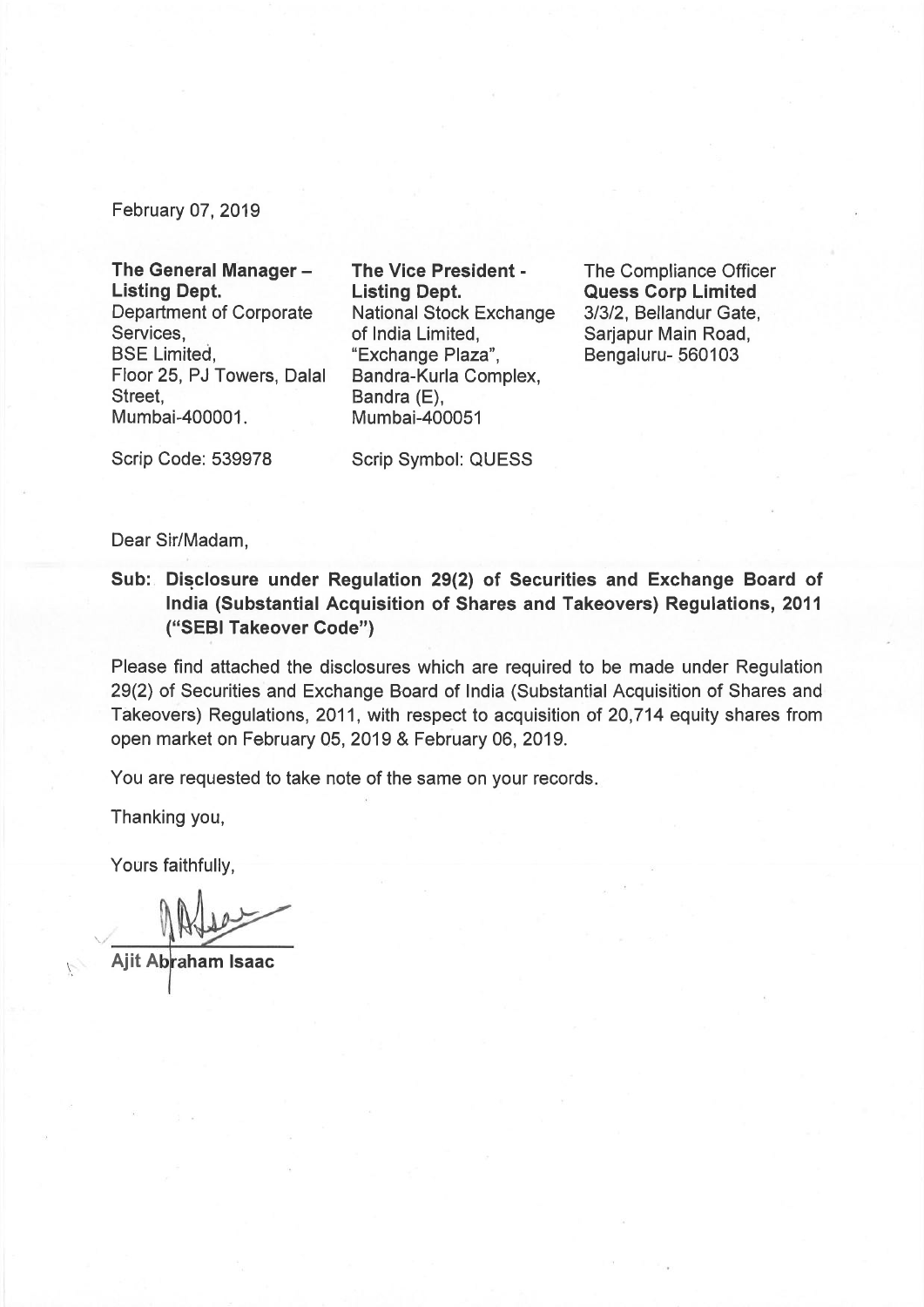## Format for disclosures under Regulation 29(2) of SEBI (Substantial Acquisition of Shares and Takeovers) Regulations, 2011

| Name of the Target Company (TC)                            | <b>Quess Corp Limited</b>              |                |                               |  |
|------------------------------------------------------------|----------------------------------------|----------------|-------------------------------|--|
| Name(s) of the acquirer and Persons                        | Mr. Ajit Isaac                         |                |                               |  |
| Acting in Concert (PAC) with the                           |                                        |                |                               |  |
| acquirer                                                   |                                        |                |                               |  |
| <b>Whether</b><br>the<br>acquirer<br>belongs<br>to         | Yes                                    |                |                               |  |
| Promoter/Promoter group                                    |                                        |                |                               |  |
| Name(s) of the Stock Exchange(s)                           | Bombay Stock Exchange (BSE) & National |                |                               |  |
| where the shares of TC are                                 | Stock Exchange of India (NSE)          |                |                               |  |
| Listed                                                     |                                        |                |                               |  |
| Details of the acquisition / disposal as                   | Number                                 | % w.r.t. total | % w.r.t. total                |  |
| follows                                                    |                                        | share/voting   | diluted                       |  |
|                                                            |                                        | capital        | share/voting                  |  |
|                                                            |                                        | wherever       | capital of the TC<br>$^{(*)}$ |  |
| <b>Before</b><br>the<br>acquisition<br>under               |                                        | applicable(*)  |                               |  |
| consideration, holding of:                                 |                                        |                |                               |  |
| a) Shares carrying voting rights                           | 17633960                               | 12.07%         | 12.07%                        |  |
| b) Shares<br>in<br>the<br>nature<br><b>of</b>              |                                        |                |                               |  |
| encumbrance (pledge/ lien/ non-                            |                                        |                |                               |  |
| disposal undertaking/ others)                              |                                        |                |                               |  |
| c) Voting rights (VR) otherwise than by                    |                                        |                |                               |  |
| shares                                                     |                                        |                |                               |  |
| d) Warrants/convertible securities/any                     |                                        |                |                               |  |
| other instrument that entitles the                         |                                        |                |                               |  |
| acquirer to receive shares carrying                        |                                        |                |                               |  |
| voting rights in the T C (specify                          |                                        |                |                               |  |
| holding in each category)                                  |                                        |                |                               |  |
| $e)$ Total (a+b+c+d)<br><b>Details of acquisition/sale</b> | 17633960                               | 12.07%         | 12.07%                        |  |
| a) Shares<br>carrying<br>voting<br>rights                  | 20714                                  | 0.01%          | 0.01%                         |  |
| acquired/sold                                              |                                        |                |                               |  |
| b) VRs acquired /sold otherwise than                       |                                        |                |                               |  |
| by shares                                                  |                                        |                |                               |  |
| c) Warrants/convertible securities/any                     |                                        |                |                               |  |
| other instrument that entitles the                         |                                        |                |                               |  |
| acquirer to receive shares carrying                        |                                        |                |                               |  |
| voting rights in the TC (specify                           |                                        |                |                               |  |
| holding<br>in<br>each<br>category)                         |                                        |                |                               |  |
| acquired/sold                                              |                                        |                |                               |  |
| <b>Shares</b><br>encumbered<br>d)                          |                                        |                |                               |  |
| invoked/released by the acquirer                           |                                        |                |                               |  |
| e) Total $(a+b+c+/-d)$                                     | 20714                                  | 0.01%          | 0.01%                         |  |

Alter